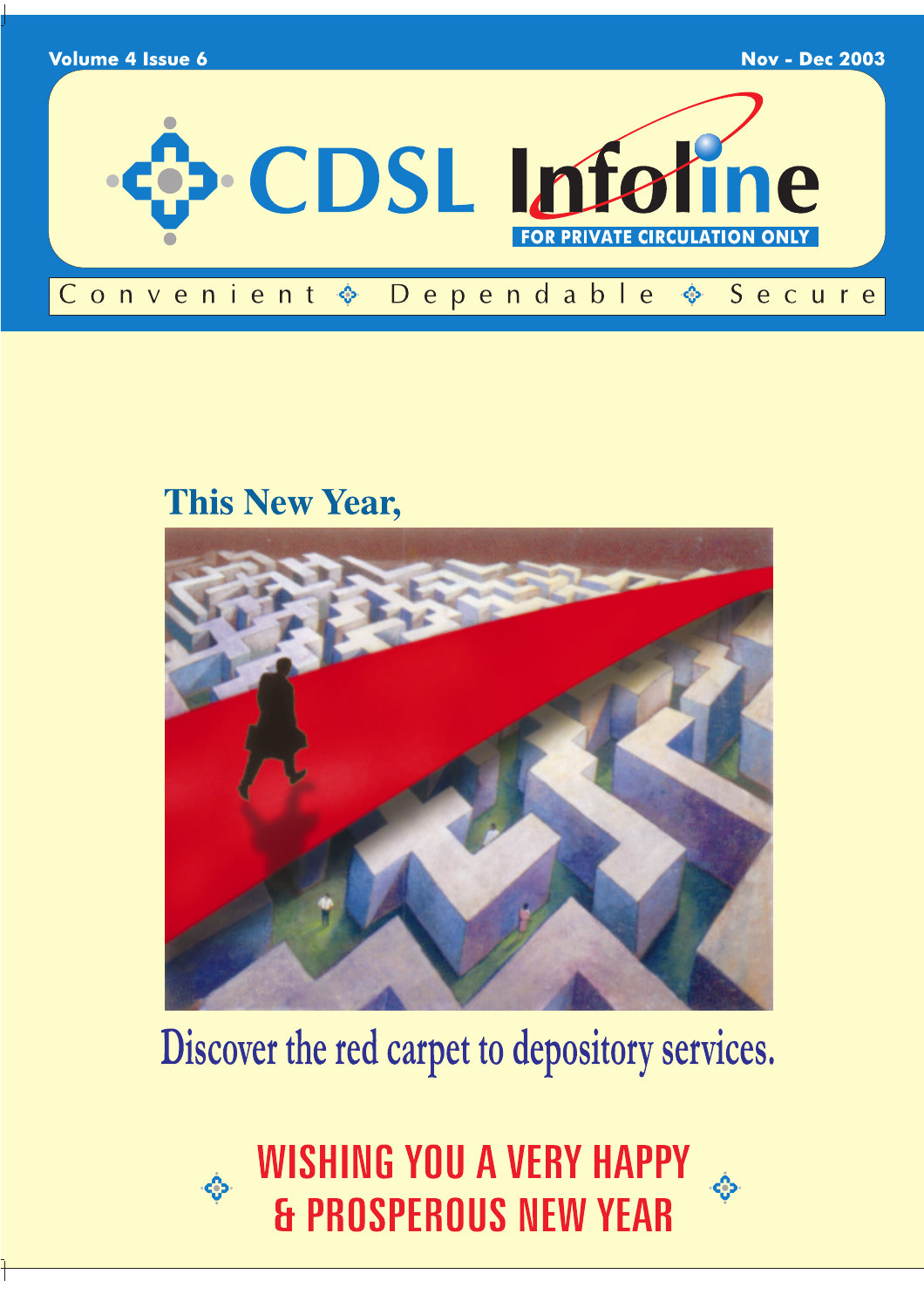## CDSL today : (as of 30.11.2003)

| <b>Security type</b>         | <b>Nov 2003</b> | <b>Nov 2002</b> |
|------------------------------|-----------------|-----------------|
| <b>Equity</b>                | 4745            | 4524            |
| Debt                         | 3280            | 2160            |
| <b>Commercial Paper</b>      | 77              | 72              |
| <b>Government Securities</b> | 104             |                 |
| <b>Mutual Fund Units</b>     | 20              | 13              |
|                              |                 |                 |

### Securities Admitted

As on November 30, 2003, the equity of 4745 companies has been admitted into CDSL. Further, CDSL has also admitted 3280 debt instruments, like debentures and bonds, for dematerialisation.

### Depository Participants

As on November 30, 2003 CDSL has 207 DPs offering live depository services in 114 cities across 446 locations in the country.

|                                | <b>Nov 2003 Nov 2002</b> |     |
|--------------------------------|--------------------------|-----|
| <b>Depository Participants</b> | 207                      | 181 |
| <b>Branch-DPs</b>              | 254                      | 229 |
| Cities                         | 114                      | 108 |
| Locations                      | 446                      | 399 |

| <b>Securities in CDSL</b> | <b>Nov 2003</b> | <b>Nov 2002</b> |
|---------------------------|-----------------|-----------------|
| Quantity (Crore)          | 1182            | 702             |
| Value (Rs. in Crore)      | 78960           | 30095           |

### Dematerialisation

Over the last one year, the demat volume and value have increased by 68 % and 162 % respectively.

### **Settlement**

Over the last one year, the settlement volume and value have increased by 293% and 227 % respectively.

| <b>Settlement</b>    | <b>Nov 2003</b> | <b>Nov 2002</b> |
|----------------------|-----------------|-----------------|
| Quantity (Crore)     | 79.19           | 20.41           |
| Value (Rs. in Crore) | 7447.46         | 2278.86         |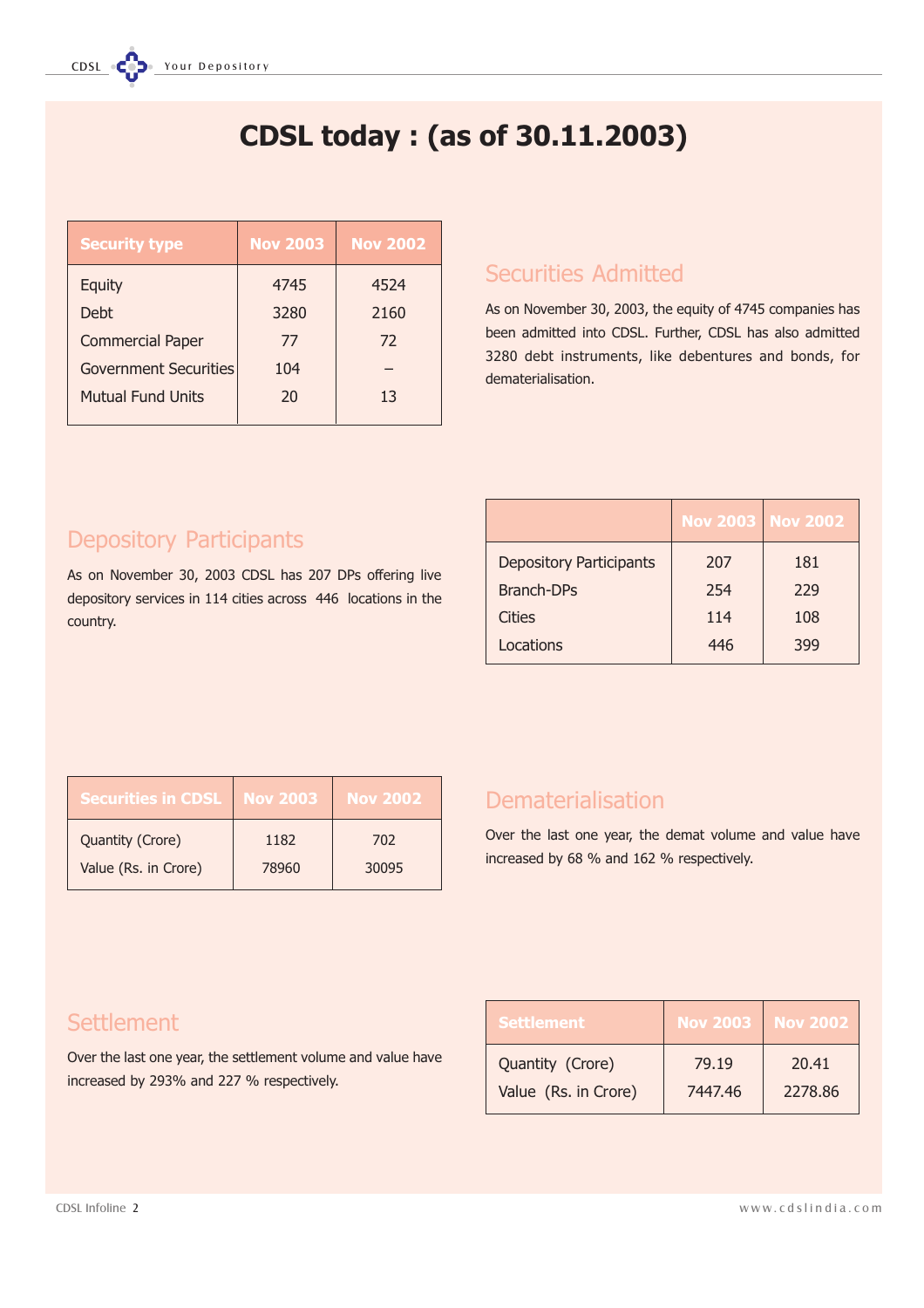### What's New?

### Operating From Disaster Recovery Site (DRS)

CDSL is pleased to announce that it has implemented a new, state-of-the-art business continuity programme with effect from December 20, 2003, that will strengthen safeguards for the financial markets against operational failure due to any disaster. After successful testing of operations from CDSL's DRS with few DPs on December 6, 2003, all users of the CDSL system were connected to DRS on December 20, 2003, to carry out the entire operations seamlessly, including inter-depository transactions. CDSL system users were automatically connected to CDSL's DRS from start of day (SOD), without any special efforts at the user's end. The key standards include the use of another seamlessly operational data centre to store and process transactions of beneficial owners. This new arrangement will enable all users to resume their technical operations within an hour of any event that disables the primary data centre. CDSL's fully functional state-of-the-art DRS is situated at a remote location, where data is simultaneously updated from the main site through a high-speed connectivity.

### Certification Programme on Depository Module - **BCCD**

CDSL in association with the BSE Training Institute (BTI), is shortly launching a certification programme on depository module titled "BSE's Certification on Central Depository (BCCD)". All registrations for the BCCD programme will be handled by BTI. The certification test will be conducted online by BTI, which has tied up with various centers of Zee Interactive Learning Systems Ltd. (ZILS). On successful completion of the test, the BCCD certificate will be issued by BTI.

### How to write your CDSL demat account number in public issue forms :

While subscribing to a Public Issue (IPO), an accountholder is required to mention his demat account number in the IPO application form, if he desires to obtain credit of allotted securities in the dematerialised form. It is observed that in some cases, the IPO application form contains a 16-block format for filling in the CDSL demat account number. However, in case of some others, separate blocks are provided in the application form for giving details of **DP-Id** and **Client-Id**, thereby creating some confusion in the minds of the investor.

While mentioning the CDSL demat account number in the IPO application forms (in cases where separate blocks for giving details of DP-Id and client IDs are provided), the demat account number can be written in the following manner:

| DP ID | <first 16="" 8="" bo="" digit="" digits="" id="" of="" the=""></first>         |
|-------|--------------------------------------------------------------------------------|
|       | Client ID <next 16="" 8="" bo="" digit="" digits="" id="" of="" the=""></next> |

E.g. If the demat account number is 13025800 00001234, the same can be written in the following manner on the IPO application form

| DP ID     | 13025800 |  |
|-----------|----------|--|
| Client ID | 00001234 |  |

#### **Major Future Rele**

In order to facilitate market participants and investors to adapt to the shortening settlement cycle, CDSL has been making regular enhancements to its system. CDSL has always been unceasing in its efforts to provide its users, with a range of new features and enhancement of existing ones, to enable speedier transaction processing, increase the data storage capacities and enhancing service standards despite increase in volumes.

CDSL will soon be introducing certain facilities as a part of its system enhancement program, which will provide its users additional benefits as mentioned below:

- A facility to print aesthetically designed reports based on crystal report software.
- $\bullet$  A maker checker feature is facility in the Pledge module, in order to provide dual control over the transactions entered through this module. This will help the DPs to maintain an enhanced audit trail of all transactions.
- A pledge upload facility, which allows a DP to integrate Back office with CDSL system.

Name change of Computech International Limited to MCS Limited

Subsequent to the acquisition of share registry division of Computech International Limited by MCS Limited (Registrar and Transfer Agent), its name has been changed from "Computech International Limited" to "MCS Limited", Kolkata.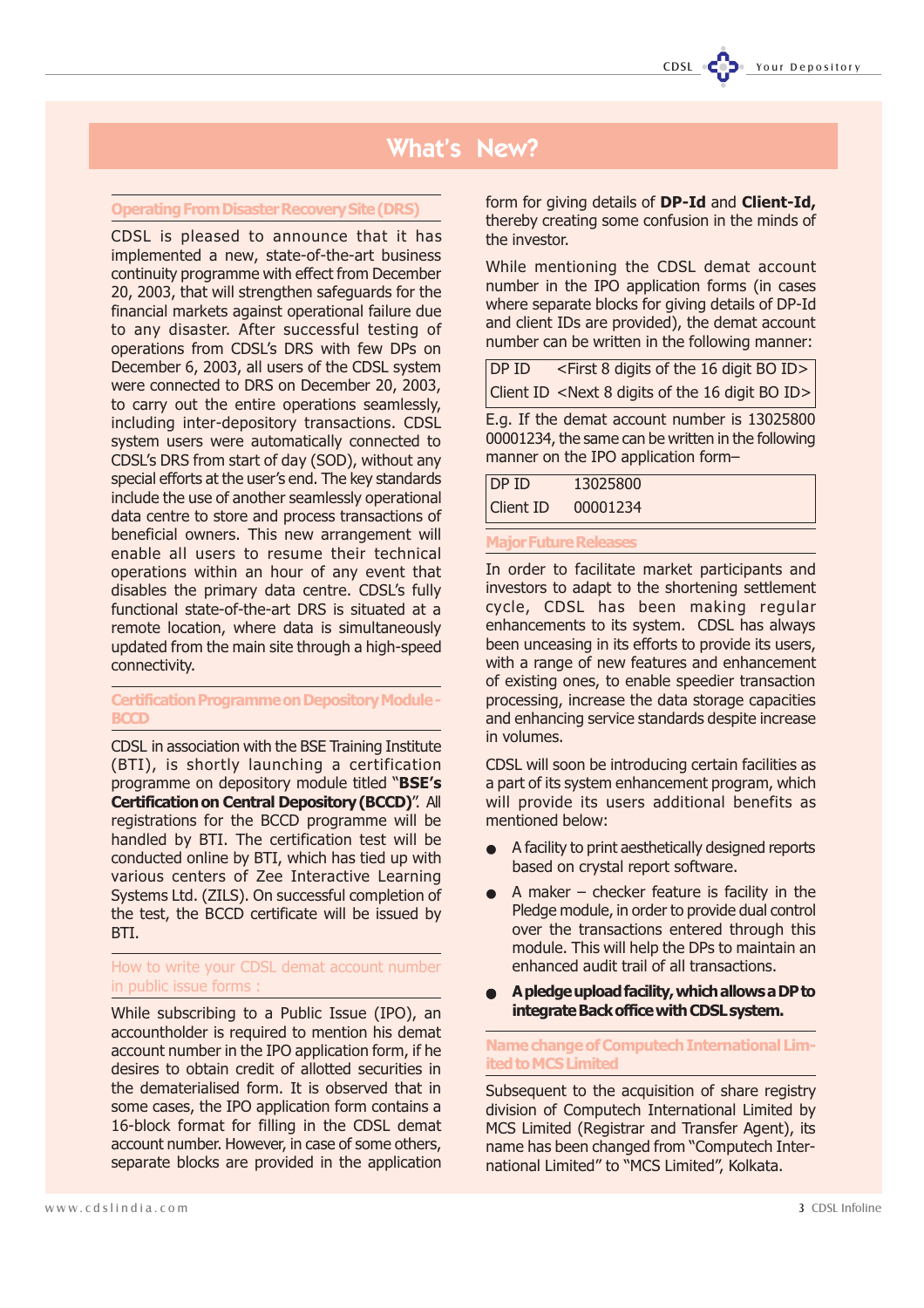### Discontinuation of Stockinvest Scheme

The Reserve Bank of India (RBI) has issued a Notification No. DBOD.NO.FSC.BC. 42/24.47.001/2003-04 dated November 5, 2003, withdrawing the Stockinvest Scheme with immediate effect. RTAs and Issuers would, therefore, reject any IPO/Rights application forms accompanied with a stockinvest..

### Securities Market Awareness Campaign

Under the aegis of SEBI's initiative 'Securities Market Awareness Campaign' to 'empower the common investor through education', CDSL in association with the Stock Exchange, Mumbai (BSE) has held over 50 investor awareness seminars at various cities/towns in Maharashtra. The response received from the various centers has been overwhelming. In certain cities like Nagpur the response from investors was so overwhelming, that another program was held on the next day for all such investors who could not be earlier accommodated at the venue.

### Admission of Debt Instrument With CDSL

While most of the issuers of debt instruments prefer to admit their securities with both depositories, there may still be a few, who, being not aware of the benefits of admitting their securities with both the depositories, might have been admitting debt securities in either one

of the depositories. As in case of equity, the admission of debt instruments with both the depositories permits movement between buyers and sellers across the depositories. This improves marketability of the securities, leads to better price discovery and offers an opportunity to accountholders across the depositories to be able to make investment in such instruments. SEBI, through its circular dated November 1, 2002 has made it mandatory for the issuers to admit their debt instruments on both the depositories. Similarly, RBI has made it mandatory for the Banks, Financial Institutions, Primary Dealers, Mutual Funds etc. to hold their portfolios as also to make investments only in demat form.

#### easi to become easiest

CDSL is in the advanced stage of establishing a common platform for issuance of delivery instructions through its internet facility "electronic access to securities information & execution of secure transactions" -(easiest). The "easiest" facility will provide an anytime anywhere kind of freedom to investors to issue delivery instructions. Besides enabling them to meet the strict deadlines of delivery set under the T+2 regime, it will also obviate the need of their visiting DP offices to obtain instruction slips and to lodge them with the DP.

### Companies, which have admitted commercial paper with CDSL

| <b>Sr. No. Issuer Name</b> |                                     |    | <b>Sr. No. Issuer Name</b>                   |    | <b>Sr. No. Issuer Name</b>         |
|----------------------------|-------------------------------------|----|----------------------------------------------|----|------------------------------------|
| 1                          | Aarti Industries Ltd.               | 23 | Global Trade Finance Private Ltd.            | 44 | Madras Cements Ltd.                |
| 2                          | Add Pens Ltd.                       | 24 | Godrej Industries Ltd.                       | 45 | Moser Baer India Ltd.              |
| 3                          | Alembic Ltd.                        | 25 | Grasim Industries Ltd.                       | 46 | National Fertilizers Ltd.          |
| $\overline{4}$             | Aventis Corpscience India Ltd.      | 26 | Gujarat Ambuja Cements Ltd.                  | 47 | NRB Bearings Ltd.                  |
| 5                          | Bajaj Auto Finance Limted           | 27 | Gujarat Ambuja Exports Ltd.                  | 48 | Omax Auto Ltd.                     |
| 6                          | Balkrishna Industries Ltd.          | 28 | Hindustan Petroleum Corporation Ltd.         | 49 | Phillips Carbon Black Ltd.         |
| 7                          | Ballarpur Industries Ltd.           | 29 | Hindusthan Seals Ltd.                        | 50 | Raymond Apparel Ltd.               |
| 8                          | Balmer Lawrie & Company Ltd.        | 30 | Housing Development Finance                  | 51 | Repro India Ltd.                   |
| 9                          | <b>Bharat Petroleum Corporation</b> |    | <b>Corporation Limtied</b>                   | 52 | Shanska Cementation India Ltd.     |
|                            | Ltd.                                | 31 | Hughes Escorts Communications Ltd.           | 53 | Sterlite Industries (India) Ltd.   |
| 10                         | Birla Corporation Ltd.              | 32 | ICICI Home Finance Company Ltd.              | 54 | Suashish Diamonds Ltd.             |
| 11                         | Birla Sun Life Securities Ltd.      | 33 | <b>ICICI Ltd.</b>                            | 55 | Sudarshan Chimical Industries Ltd. |
| 12                         | Cadilla Healthcare Ltd.             | 34 | <b>ICICI Securities and Finance Co. Ltd.</b> | 56 | <b>TANFAC Industries Ltd.</b>      |
| 13                         | Century Enka Ltd.                   | 35 | Indian Hotels Ltd.                           | 57 | Tata Chemicals Ltd.                |
| 14                         | Cholamandalam Investment &          | 36 | Indian Oil Corporation Ltd.                  | 58 | Tata Honeywell Ltd.                |
|                            | Finance Company Ltd.                | 37 | <b>Industrial Development Bank</b>           | 59 | Tata Telecom Ltd.                  |
| 15                         | Crompton Greaves Ltd.               |    | of India                                     | 60 | The Arvind Mills Ltd.              |
| 16                         | Dalmia Cement (Bharat) Ltd.         | 38 | Infrastructure Leasing & Financial           | 61 | The Bombay Burmah Trading          |
| 17                         | E. I. DuPont India Private Ltd.     |    | Services Ltd.                                |    | Corporation Ltd.                   |
| 18                         | Elder Pharmaceuticals Ltd.          | 39 | <b>INOX Air Products Ltd.</b>                | 62 | The Zandu Pharmaceuticals Ltd.     |
| 19                         | Esab India Ltd.                     | 40 | ITI Ltd.                                     | 63 | Til Ltd.                           |
| 20                         | Export-Import Bank of India         | 41 | J K Industries Ltd.                          | 64 | Transamerica Apple Distribution    |
| 21                         | Garware-Wall Ropes Ltd.             | 42 | Lafarge India Private Ltd.                   |    | Finance Private Ltd.               |
| 22                         | German Remedies Ltd.                | 43 | Larsen & Toubro Ltd. [L&T]                   | 65 | Ultramarine & Pigments Ltd.        |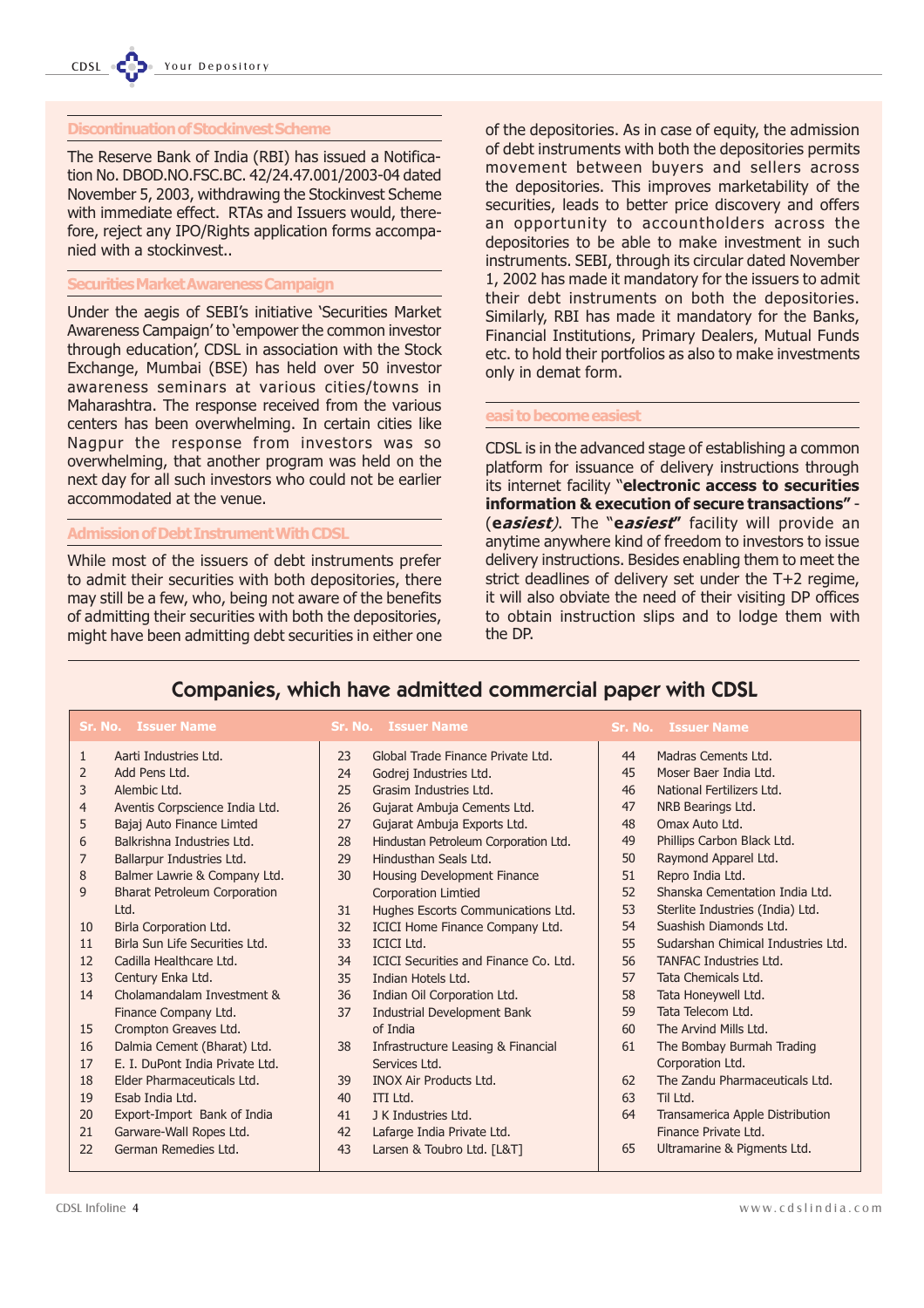CDSL COD Your Depositor

### Equities admitted with CDSL during Nov-Dec 2003

| Sr.<br><b>No</b> | <b>ISIN No.</b> | <b>Issuer Name</b>                                                                                                              | Sr.<br><b>No</b> | <b>ISIN No.</b> | <b>Issuer Name</b>                                                                                                                |
|------------------|-----------------|---------------------------------------------------------------------------------------------------------------------------------|------------------|-----------------|-----------------------------------------------------------------------------------------------------------------------------------|
|                  | INE344D01018    | Kamanwala Industries Limited (Formerly<br>Kamanwala Housing Development                                                         | 9                | INE468F01010    | I Power Solutions India Limited<br>(Formerly Infrastructures India Limited)                                                       |
|                  |                 | Finance Compan y Limited)                                                                                                       | 10               | INE219G01015    | Siro Plast Limited                                                                                                                |
| 2                | INE217G01019    | Northgate BPO Services Limited<br>(Formerly Sigma Compusoft                                                                     | 11               | INE218G01017    | <b>Four Soft Limited</b>                                                                                                          |
|                  |                 | Technologies Limited)                                                                                                           | 12               | INE959E01011    | Scooters India Limited                                                                                                            |
| 3                | INE204G01017    | Chandi Steel Industries Limited                                                                                                 | 13               | INE225G01012    | Gowra Leasing & Finance Limited                                                                                                   |
|                  |                 | (Formerly Chandi Steel Industries Private<br>Limited)                                                                           | 14               | INE265G01018    | Konaseema EPS Oakwell Power Limited<br>(Formerly EPS Oakwell Power Limited)                                                       |
| $\overline{4}$   | INE216G01011    | Sujana Universal Industries Limited<br>(Formerly Sujana Industries Limited)<br>(Formerly Sujana Domestic Appliances<br>Limited) | 15               | INE158F01017    | EL Forge Limited (Formerly Ellore<br>Engineering Company Limited (Formerly<br>The Ellore Electric Supply Corporation<br>Limited)) |
| 5                | INE165G01010    | <b>Assam Entrade Limited</b>                                                                                                    | 16               | INE211G01012    | JK Agri Genetics Limited (Formerly                                                                                                |
| 6                | INE106G01014    | Bhagwati Autocast Limited                                                                                                       |                  |                 | Roshni Agro Chemicals Limited                                                                                                     |
| 7                | INE205G01014    | STI Products India Limited (Formerly                                                                                            |                  |                 | (Formerly JK Agro Products Limited))                                                                                              |
|                  |                 | Steel Pipes of India Limited)                                                                                                   | 17               | INE210G01014    | JK Sugar Limited (Formerly Sahai Wood<br>Plast Limited)                                                                           |
| 8                | INE121G01013    | Bell Granito Ceramica Limited (Formerly<br>Bell Futura Tiles Limited)                                                           | 18               | INE578F01016    | Shree Rajasthan Texchem Limited                                                                                                   |

## Companies, which have admitted debt into CDSL

| Sr. No.             | <b>Issuer Name</b>                    | Sr. No.  | <b>Issuer Name</b>                                        | Sr. No. | <b>Issuer Name</b>                                                     |
|---------------------|---------------------------------------|----------|-----------------------------------------------------------|---------|------------------------------------------------------------------------|
| $\mathbf{1}$        | Aarti Industires Ltd.                 | 29<br>30 | Century Enka Ltd.<br>Century Textiles and Industries Ltd. | 51      | Godavari Marathwada Irrigation                                         |
| $\overline{2}$      | Adani Exports Ltd.                    | 31       | Chemplast Sanmar Ltd.                                     |         | Development Corporation,                                               |
| 3                   | Aksh Optifibre Ltd.<br>Allahabad Bank | 32       | Cholamandalam Investment & Finance                        | 52      | Aurangabad<br>Grasim Industries Ltd.                                   |
| $\overline{4}$<br>5 | Alok Textile Industries Ltd.          |          | Company Ltd.                                              | 53      |                                                                        |
| 6                   | Amforge Industries Ltd.               | 33       | Core Emballage Ltd. (Formerly Core                        | 54      | Grid Corporation of Orissa Ltd.<br>Guajarat Narmada Valley Fertilizers |
| $\overline{7}$      | Andhra Pradesh Power Finance          |          | Biotech Ltd.) (Formerly Growth Finance                    |         | <b>Company Limted</b>                                                  |
|                     | Corporation Ltd.                      |          | Ltd.) (Formerly Growh Leasing & Finance                   | 55      | Gujarat Ambuja Cements Ltd.                                            |
| 8                   | Andhra Pradesh State Financial        |          | $Ltd.$ )                                                  | 56      | Gujarat Borosil Ltd.                                                   |
|                     | Corporation                           | 34       | Coromandel Fertilizers Ltd.                               | 57      | Gujarat Gas Company Ltd.                                               |
| 9                   | Appollo Fibres Ltd.                   | 35       | Cyrus Investments Ltd.                                    | 58      | <b>Gujarat Industrial Investment</b>                                   |
| 10                  | Ballarpur Industries Ltd.             | 36       | Dalmia Cement (Bharat) Ltd.                               |         | Coroporation Ltd.                                                      |
| 11                  | Bank of Baroda                        | 37       | Deepak Fertilisers and Petrochemicals                     | 59      | Gujarat State Energy Generation Ltd.                                   |
| 12                  | <b>Bank of India</b>                  |          | Corporation Ltd.                                          | 60      | Gujarat State Petronet Ltd.                                            |
| 13                  | <b>Bank of Maharashtra</b>            | 38       | Dena bank                                                 | 61      | GVK Industries Ltd.                                                    |
| 14                  | Bank of Punjab                        | 39       | Development Credit Bank Ltd.                              | 62      | <b>Haren Textiles Limted</b>                                           |
| 15                  | BASF India Ltd.                       | 40       | Dewan Housing Finance Corporation Ltd.                    | 63      | Hero Briggs & Stratton Auto Priavate                                   |
| 16                  | BASF Styrenics Private Ltd.           | 41       | Essar Oil Ltd.                                            |         | Ltd.                                                                   |
| 17                  | Bharat Forge Ltd.                     | 42       | Essar Steel Ltd.                                          | 64      | Hindalco Industries Ltd.                                               |
| 18                  | Bharat Heavy Electricals Ltd.         | 43       | Export-Import Bank of India                               | 65      | Hindustan Aeronautics Ltd.                                             |
| 19                  | Bharat Sanchar Nigam Ltd.             | 44       | Fibcom India Ltd.                                         | 66      | <b>Hindustan Construction Company</b>                                  |
| 20                  | Bharti Mobile Ltd.                    | 45       | Flex Industries Ltd.                                      |         | Ltd.                                                                   |
| 21                  | BOC India Ltd.                        | 46       | Floatglass India Ltd.                                     | 67      | Hindustan Copper Ltd.                                                  |
| 22                  | Borosil Glass Works Ltd.              | 47       | GAIL (India) Ltd.                                         | 68      | Hindustan Lever Ltd.                                                   |
| 23                  | <b>BPL Mobile Comminuctions Ltd.</b>  | 48       | Global Trade Finance Private Ltd.                         | 69      | Hindustan Petroleum Corporation Ltd.                                   |
| 24                  | Canara Bank                           | 49       | Glofame Cotspin Industries Ltd.                           | 70      | HMT Ltd.                                                               |
| 25                  | Carborundum Universal Ltd.            | 50       | GMR Infrastructure Ltd. (Formerly GMR                     | 71      | Housing and Urban Development                                          |
| 26                  | CEAT Ltd.                             |          | Vasavi Infrastructure Finance Ltd.)                       |         | Corporation Ltd.                                                       |
| 27                  | Central Bank of India                 |          | (Formerly Varalakshmi Vasavi Power                        | 72      | Housing Development Finance                                            |
| 28                  | Centurion Bank Ltd.                   |          | Projects Ltd.)                                            |         | Corporation Ltd.                                                       |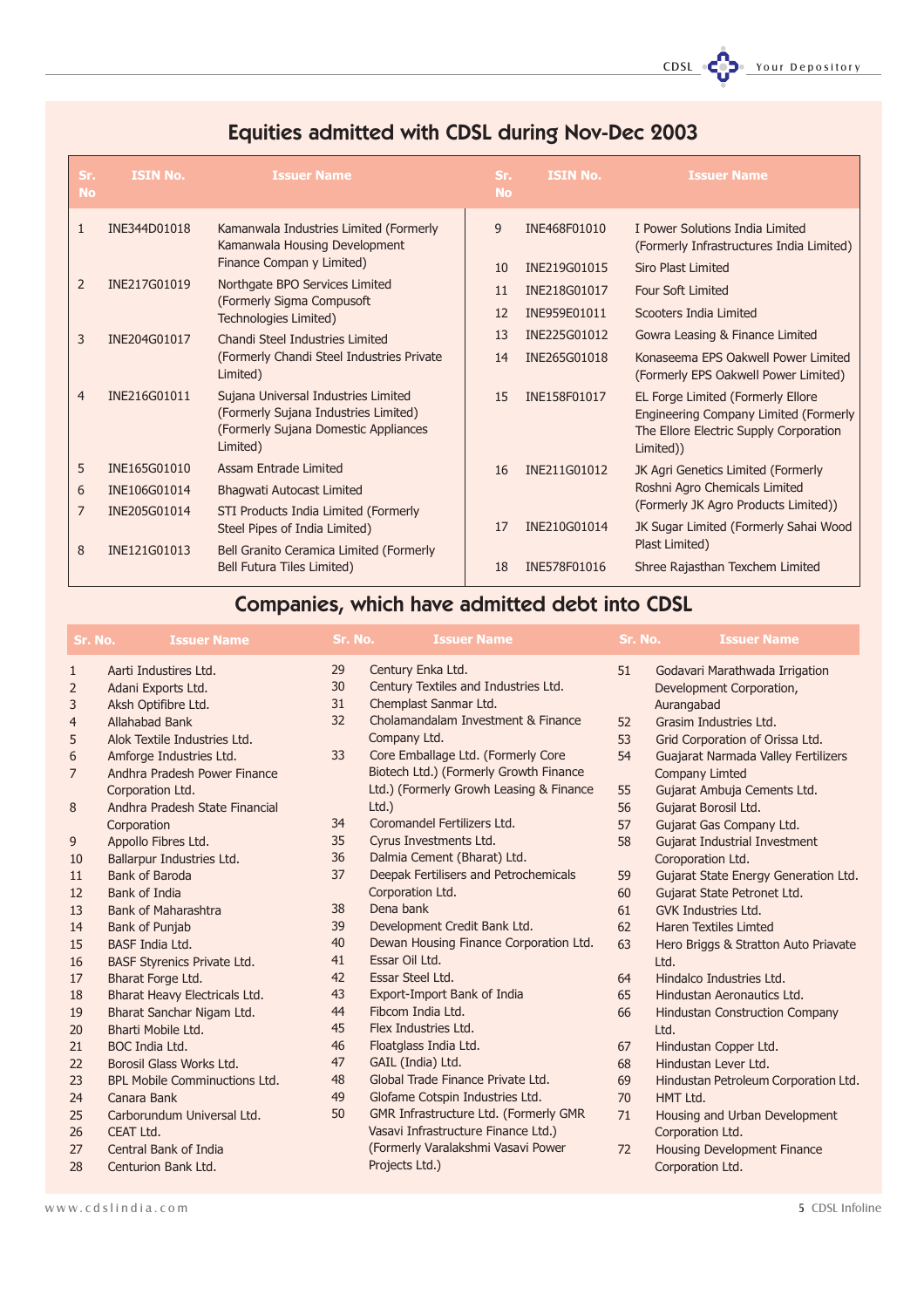| Sr. No.    | <b>Issuer Name</b>                                                            | Sr. No.    | <b>Issuer Name</b>                                                      | Sr. No.    | <b>Issuer Name</b>                                                       |
|------------|-------------------------------------------------------------------------------|------------|-------------------------------------------------------------------------|------------|--------------------------------------------------------------------------|
| 73         | ICICI Bank Ltd.                                                               | 126        | Mindteck (India) Ltd. (Formerly Hinditron                               | 177        | State Bank of Indore                                                     |
| 74         | <b>ICICI Ltd.</b>                                                             |            | Informatics Ltd.)                                                       | 178        | <b>State Bank of Travancore</b>                                          |
| 75         | ICICI Securities & Finance Company Ltd. 127                                   |            | Moser Baer Ltd.                                                         | 179        | Steel Authority of India Ltd.                                            |
| 76         | IDBI Bank Ltd.                                                                | 128        | N R Agarwal Industries Ltd.                                             | 180        | Sterlite Industries (India) Ltd.                                         |
| 77         | Idea Cellular Ltd. (Formerly Birla Tata AT 129                                |            | Narmada Cement Company Ltd.                                             | 181        | Sterlite Opportunities and Ventures Ltd.                                 |
|            | & T Ltd.)                                                                     | 130        | Narmada Chematur Petrochemicals Ltd.                                    | 182        | Surya Roshni Ltd.                                                        |
| 78<br>79   | IFCI Ltd.<br>India Cements Ltd.                                               | 131<br>132 | National Aluminium Company Ltd.                                         | 183        | Syndicate Bank                                                           |
| 80         | Indian Aluminium Company Ltd.                                                 |            | National Bank for Agriculture and Rural<br>Development                  | 184<br>185 | <b>Tamil Nadu Electricity Board</b><br>Tamil Nadu Industrial Development |
| 81         | Indian Farmers Fertiliser Cooperative Ltd. 133                                |            | National Fertilizers Ltd.                                               |            | Corporation Ltd.                                                         |
| 82         | Indian Oil Corporation Ltd.                                                   | 134        | National Housing Bank                                                   | 186        | Tamil Nadu Petroproducts Ltd.                                            |
| 83         | <b>Indian Overseas Bank</b>                                                   | 135        | National Hydroelectric Power Corporation                                | 187        | Tamil Nadu Road Development                                              |
| 84         | Indian Railway Financial Corporation Ltd.                                     |            | Ltd.                                                                    |            | Company Ltd.                                                             |
| 85         | Indian Rayon and Industries Ltd.                                              | 136        | National Textile Corporation Ltd.                                       | 188        | Tata Chemicals Ltd.                                                      |
| 86         | Indo Gulf Corporation Ltd.                                                    | 137        | National Thermal Power Corporation Ltd.                                 | 189        | Tata Engineering and Locomotive                                          |
| 87         | Indo Rama Synthetics (India) Ltd.                                             | 138        | Neelachal Ispat Nigam Ltd.                                              |            | Company Ltd. [TELCO]                                                     |
| 88         | IndusInd Bank Ltd.                                                            | 139        | Neyveli Lignite Corpration Ltd.                                         | 190        | Tata Finance Ltd.                                                        |
| 89         | Industrial Development Bank of India                                          | 140        | NIIT Ltd.                                                               | 191        | Tata Industries Ltd.                                                     |
| 90         | <b>Infrastructure Leasing &amp; Financial</b>                                 | 141        | Nirma Ltd.                                                              | 192        | Tata International Ltd.                                                  |
|            | Services Ltd.                                                                 | 142        | Nishkalp Investments & Trading Co Ltd.                                  | 193        | Tata Investment Corporation Ltd.                                         |
| 91         | ING Vysya Bank Ltd.                                                           | 143        | Noida Toll Bridge Company Ltd.                                          | 194        | Tata Power Company Ltd.                                                  |
| 92<br>93   | Inox Air Products Ltd.<br>Irama Estates Private Ltd.                          | 144        | North Eastern Electric Power Corporation<br>Ltd.                        | 195<br>196 | Tata SSL Ltd.<br>Tata Tea Ltd. (Formerly Tata Finlay Ltd.)               |
| 94         | ITC Bhadrachalam Paperboards Ltd.                                             | 145        | North Eastern Electricity Supply                                        | 197        | Television Eighteen India Ltd.                                           |
| 95         | ITI Ltd.                                                                      |            | Company of Orissa Ltd.                                                  | 198        | The Arvind Mills Ltd.                                                    |
| 96         | Jain Irrigation Systems Ltd.                                                  | 146        | Nuclear Power Corporation Ltd.                                          | 199        | The Associated Cement Companies Ltd.                                     |
| 97         | Jindal Steel & Power Ltd.                                                     | 147        | Oriental Bank of Commerce                                               | 200        | The Bank of Rajasthan Ltd.                                               |
| 98         | Jindal Vijaynagar Steel Ltd.                                                  | 148        | Orissa Polyfibres Ltd.                                                  | 201        | The Catholic Syrian Bank Ltd.                                            |
| 99         | Karnataka State Financial Corporation                                         | 149        | Panatone Finvest Ltd.                                                   | 202        | The Federal Bank Ltd. (Formerly                                          |
| 100        | Kerala Power Finance Corporation Ltd.                                         | 150        | Phillips Carbon Black Ltd.                                              |            | Travancore Federal Bank Ltd.)                                            |
| 101        | Kesoram Industries Ltd.                                                       | 151        | Power Finance Corporation Ltd.                                          | 203        | The Indian Hotels Company Ltd.                                           |
| 102        | Konkan Railway Corporation Ltd.                                               | 152        | Power Grid Corporation of India Ltd.                                    | 204        | The Indian Iron & Steel Company Ltd.                                     |
| 103        | KPL International Ltd.                                                        | 153        | Prism Cement Ltd.                                                       | 205        | The Indian Seamless Metal Tubes Ltd.                                     |
| 104        | Krishna Bhagya Jal Nigam Ltd.                                                 | 154        | PSL Holdings Ltd.                                                       |            | (Formerly Kalyani Seamless Tubes Ltd.)                                   |
| 105        | KSB Pumps Ltd.                                                                | 155        | Punjab & Sind Bank                                                      | 206        | The Kolkata Municipal Corporation                                        |
| 106<br>107 | Lafarge India Ltd.<br>Lanco Kondapalli Power Private Ltd.                     | 156<br>157 | Punjab National Bank                                                    | 207<br>208 | The Paper Products Ltd.<br>The South Indian Bank Ltd.                    |
| 108        | Larsen & Toubro Ltd.                                                          |            | Rajasthan State Industrial Development<br>& Investment Corporation Ltd. | 209        | Thomson Press (India) Ltd.                                               |
| 109        | Leaseplan India Ltd.                                                          | 158        | Raymond Ltd.                                                            | 210        | Torrent Pharmaceuticals Ltd.                                             |
| 110        | LIC Housing Finance Ltd.                                                      | 159        | Recron Synthetics Ltd.                                                  | 211        | <b>UCO Bank</b>                                                          |
| 111        | Livewell Home Finance Ltd.                                                    | 160        | Reliance Capital Ltd.                                                   | 212        | Union Bank of India                                                      |
| 112        | Lokhandwala Hotels Private Ltd.                                               | 161        | Reliance Industries Ltd.                                                | 213        | United Western Bank Ltd.                                                 |
| 113        | Lupin Ltd.                                                                    | 162        | Reliance Petroleum Ltd.                                                 | 214        | UTI Asset Management Company Private                                     |
| 114        | Madhya Pradesh Financial Corporation                                          | 163        | Reliance Power Ltd.                                                     |            | Ltd. - Administrator of Specified                                        |
| 115        | Madras Cements Ltd.                                                           | 164        | Sardar Sarovar Narmada Nigam Ltd.                                       |            | Undertaking of UnitTrust of India                                        |
| 116        | Maharashtra Krishna Valley Development 165                                    |            | Saurashtra Cement Limtied                                               | 215        | UTI Bank Ltd.                                                            |
|            | Corporation                                                                   | 166        | Shamken Multifab Ltd.                                                   | 216        | Vanasthali Textile Industries Ltd.                                       |
| 117        | Maharashtra Patbandhare Vittiya                                               | 167        | Shanti Gears Ltd.                                                       | 217        | Varun Shipping Company Ltd.                                              |
|            | Company Ltd.                                                                  | 168        | Shree Rama Multi-Tech Ltd.                                              | 218        | Vijaya Bank                                                              |
| 118<br>119 | Maharashtra State Financial Corporation<br>Maharashtra State Road Development | 169<br>170 | Silverline Technologies Ltd.                                            | 219<br>220 | Welspun Gujarat Stahl Rohren Ltd.<br>Welspun India Ltd.                  |
|            | Corporation Ltd.                                                              | 171        | SKF Bearings India Ltd.<br>Small Industrial Development Bank of India   | 221        | Welspun Syntex Ltd.                                                      |
| 120        | Mahavir Spinning Mills Ltd.                                                   | 172        | South Asian Petrochem Ltd.                                              | 222        | Western Electricity Supply Company of                                    |
| 121        | Mahindra & Mahindra Ltd.                                                      | 173        | Southern Electricity Supply Company of                                  |            | Orissa Ltd.                                                              |
| 122        | Majestic Auto Ltd.                                                            |            | Orissa Ltd.                                                             | 223        | Whirlpool of India Ltd.                                                  |
| 123        | Maruti Udyog Ltd.                                                             | 174        | Srei International Finance Ltd.                                         | 224        | Wockhardt Life Sciences Ltd.                                             |
| 124        | Mecon Ltd.                                                                    | 175        | State Bank of Hyderabad                                                 | 225        | Wockhardt Ltd.                                                           |
|            |                                                                               |            |                                                                         |            |                                                                          |

176 State Bank of India

\*\* For details of Securities admitted on CDSL, please contact your DP or visit our website www.cdslindia.com

226 World Resorts Limted 227 Zydus Cadilla Healthcare Ltd.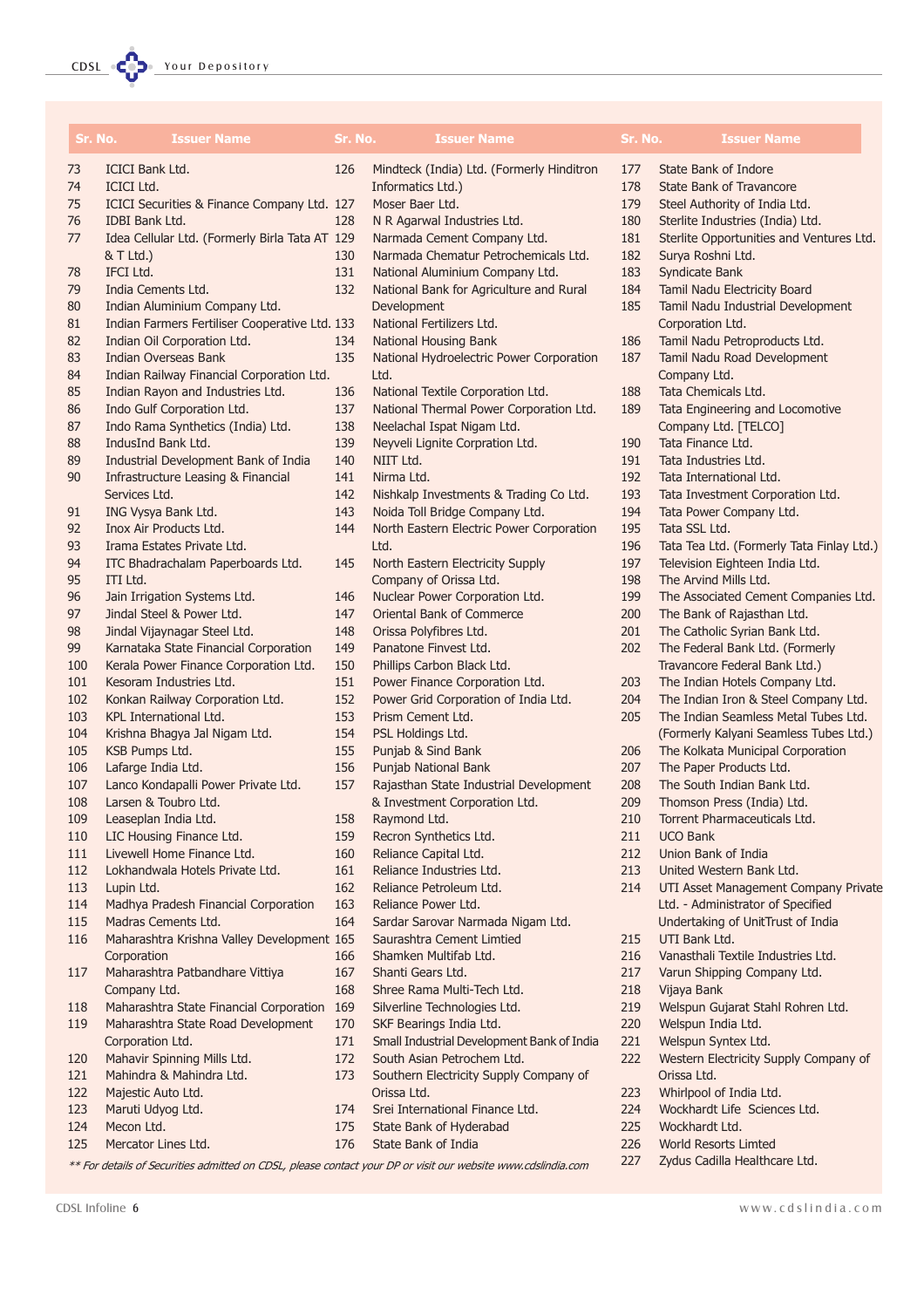### Depository Participants (DP) connected with CDSL

|                | <b>Sr. No. Depository Participant Name</b>                    |            | <b>Sr. No. Depository Participant Name</b>                        |            | <b>Sr. No. Depository Participan</b>                              |
|----------------|---------------------------------------------------------------|------------|-------------------------------------------------------------------|------------|-------------------------------------------------------------------|
| $\mathbf{1}$   | A.C.Choksi Share Brokers Pvt. Ltd.                            | 66         | IIT Corporate Services Ltd.                                       | 131        | Pratibhuti Viniyog Ltd.                                           |
| 2              | Abhipra Capital Ltd.                                          | 67         | IKAB Securities & Investment Ltd.                                 | 132        | Pratik Stock Vision Pvt Ltd.                                      |
| 3              | ABN Amro Bank N.V                                             | 68         | <b>IKM Investor Services Ltd</b>                                  | 133        | Pruthvi Brokers & Share Ho                                        |
| $\overline{a}$ | Accord Capital Markets Ltd.                                   | 69         | INA Stock Broking Co. Pvt. Ltd.                                   |            | Pvt Ltd                                                           |
| 5              | Acme Shares & Stock Privte Ltd.                               | 70         | Indsec Securities And Finance Ltd.                                | 134        | PSE Securities Ltd.                                               |
| 6              | Advani Share Brokers Private Ltd.                             | 71<br>72   | Indus Portfolio Private Ltd.                                      | 135        | R B K Share Broking Ltd.                                          |
| 7              | Ajay Natavarlal Securities Pvt Ltd.                           | 73         | Indusind Bank Ltd.<br>Infrastructure Leasing & Financial          | 136        | R R S Shares & Stock Broke                                        |
| 8<br>9         | Ajmera Associates Pvt Ltd<br>Alankit Assignments Ltd.         |            | Services Ltd                                                      | 137<br>138 | R M Share Trading Private L<br>R N Patwa Share & Stock B          |
| 10             | Amu Shares & Securities Ltd.                                  | 74         | Integrated Master Securities Ltd.                                 |            | (P) Ltd                                                           |
| 11             | Anand Rathi Securities Pvt. Ltd.                              | 75         | Connected Stock Exchange Of India Ltd                             | 139        | Rajkot Nagarik Sahkari Ban                                        |
| 12             | Asian Markets Securities Pvt. Ltd.                            | 76         | Inventure Growth & Securities Ltd                                 | 140        | Rashi Equisearch Private Ltd                                      |
| 13             | Asit C. Mehta Investment                                      | 77         | ISJ Securities Private Ltd.                                       | 141        | Reliance Capital Ltd.                                             |
|                | Intermediates Ltd.                                            | 78         | JGA Shah Shares Brokers Pvt Ltd                                   | 142        | Renaissance Securities Ltd.                                       |
| 14             | B D Shah Securities Ltd.                                      | 79         | J G Shah Financial Consultants Pvt. Ltd.                          | 143        | S.P. Jain Securities Pvt. Ltd.                                    |
| 15             | B M Gandhi Securities Pvt Ltd                                 | 80         | Janata Sahakari Bank Ltd., Pune                                   | 144        | Sahara India Financial                                            |
| 16             | B R Jalan Securities Private Ltd.                             | 81         | Joindre Capital Services Ltd.                                     |            | Corporation Ltd.                                                  |
| 17             | Babubhai Purushottamdas Stock                                 | 82         | <b>JSEL Securities Ltd.</b>                                       | 145        | Saikripa Securities Ltd.                                          |
|                | <b>Brokers Pvt Ltd</b>                                        | 83         | Jyoti Jain Investment & Finance Co                                | 146        | Sam Global Securities Ltd.                                        |
| 18             | Bangalore Stock Exchange Ltd.                                 |            | Pyt Ltd                                                           | 147        | Saurashtra Capital Services                                       |
| 19             | Bank of Baroda                                                | 84<br>85   | K & A Securities Pvt Ltd<br>K Damani Securities Pyt Ltd           | 148        | SDFC Securities Ltd.                                              |
| 20<br>21       | Bank of India                                                 | 86         | K M Jain Stock Brokers Pvt Ltd                                    | 149<br>150 | Seema Securities Private Ltd                                      |
| 22             | Bank Of Maharashtra                                           | 87         | K.Jayantilal Securities Private Ltd.                              | 151        | Shah Investor's Home Ltd.<br>Shilpa Stock Brokers Private         |
| 23             | BCB Brokerage Private Ltd.<br>Bhavik Rajesh Khandhar Shares & | 88         | Kaji And Maulik Securities Private Ltd.                           | 152        | Siddhi Shares Private Ltd.                                        |
|                | <b>Stock Brokers P Ltd</b>                                    | 89         | Kalpataru Multiplier Ltd.                                         | 153        | Sino Securities Pvt Ltd                                           |
| 24             | Birla Sun Life Securities Ltd.                                | 90         | Kantilal Chhaganlal Securities Private Ltd.                       | 154        | <b>SKP Securities Ltd.</b>                                        |
| 25             | BLB Ltd.                                                      | 91         | Kantilal Mangaldas Securities Pvt. Ltd.                           | 155        | <b>SKSE Securities Ltd.</b>                                       |
| 26             | <b>BNR Capital Services Pvt Ltd</b>                           | 92         | Karvy Consultants Ltd.                                            | 156        | <b>SMIFS Securities Ltd.</b>                                      |
| 27             | BOI Shareholding Ltd.                                         | 93         | Kaushik Shah Shares And Securities Ltd.                           | 157        | <b>SMK Shares And Stock Brok</b>                                  |
| 28             | Bright Shares And Stocks Pvt. Ltd.                            | 94         | Keynote Capitals Ltd.                                             |            | Pvt. Ltd.                                                         |
| 29             | C.R.Kothari And Sons Shares & Stock                           | 95         | Khambatta Securities Ltd.                                         | 158        | Som Datt Securities Ltd                                           |
|                | Brokers (P) Ltd                                               | 96         | Kisan Ratilal Choksey Shares And                                  | 159        | SPS Share Brokers Private L                                       |
| 30             | Capstocks And Securities (India) Pvt Ltd                      |            | Securities Pvt Ltd                                                | 160        | <b>Standard Chartered Bank</b>                                    |
| 31             | C D Equisearch Private Ltd.                                   | 97<br>98   | KNC Shares & Securities Pvt Ltd                                   | 161        | State Bank of India                                               |
| 32             | Centurion Bank Ltd.                                           | 99         | Kotak Securities Ltd.<br>LKP Shares & Securities Ltd              | 162        | State Bank of Indore                                              |
| 33<br>34       | Churiwala Securities Private Ltd.<br>CIL Securities Ltd.      | 100        | Lohia Securities Ltd.                                             | 163<br>164 | Steel City Securities Ltd.<br><b>Stock Holding Corporation of</b> |
| 35             | Citibank N.A.                                                 | 101        | <b>LSE Securities Ltd.</b>                                        | 165        | Sunidhi Consultancy Service                                       |
| 36             | CLSA India Ltd.                                               | 102        | M Prasad & Co. Ltd                                                | 166        | Suresh Rathi Securities Pvt.                                      |
| 37             | CNB Finwiz Ltd.                                               | 103        | M R Share Broking Pvt Ltd                                         | 167        | Sushil Finance Consultants                                        |
| 38             | Cochin Stock Brokers Ltd.                                     | 104        | M/S. Jitendra J. Bhabhera                                         | 168        | SVV Shares & Stock Brokers                                        |
| 39             | Dalal & Broacha Stock Broking Pvt. Ltd                        | 105        | M/S. Sanjay C. Baxi                                               | 169        | Sykes & Ray Equities (India                                       |
| 40             | Dalmia Securities Ltd.                                        | 106        | Madras Stock Exchange Ltd.                                        | 170        | Techno Shares & Stocks Ltd                                        |
| 41             | DBS Capital Markets Pvt Ltd                                   | 107        | Maheshwari Equity Brokers Pvt. Ltd.                               | 171        | The Akola Janata Commerc                                          |
| 42             | Deutsche Bank Ag                                              | 108        | Malti Securities Private Ltd.                                     |            | Bank Ltd, Akola                                                   |
| 43             | Dimensional Securities Pvt Ltd                                | 109        | Mangal Keshav Securities Ltd.                                     | 172        | The Bank of Rajasthan Ltd.                                        |
| 44             | Dindayal Biyani Stock Brokers Ltd.                            | 110<br>111 | Maniput Investments Pvt Ltd<br><b>Master Capital Services Ltd</b> | 173        | The Cosmos Cooperative Ba                                         |
| 45             | DJS Stock And Shares Ltd.<br>Dynamic Equities Pvt Ltd         | 112        | Mehta Vakil And Company Private Ltd.                              | 174        | The Greater Bombay Co-op<br>Bank Ltd.                             |
| 46<br>47       | East India Securities Ltd.                                    | 113        | MLR Securities Private Ltd.                                       | 175        | The Hongkong And Shangh                                           |
| 48             | Emkay Share & Stock Brokers Pvt Ltd                           | 114        | Money Care Securities And Financial                               |            | Banking Corpn. Ltd                                                |
| 49             | Enam Securities Private Ltd.                                  |            | Services Ltd                                                      | 176        | The Hyderabad Stock Excha                                         |
| 50             | <b>Exponential Financial Services Pvt Ltd</b>                 | 115        | Mother India Securities Pvt Ltd                                   | 177        | The J & K Bank Ltd.                                               |
| 51             | <b>Express Securities Pvt Ltd</b>                             | 116        | Motilal Oswal Securities Ltd.                                     | 178        | The Omniscient Securities F                                       |
| 52             | Fortis Securities Ltd.                                        | 117        | Mpse Securities Ltd.                                              | 179        | The South Indian Bank Ltd.                                        |
| 53             | G M Bosu & Co Pvt Ltd                                         | 118        | Mukesh Babu Securities Ltd.                                       | 180        | The Stock Exchange, Ahme                                          |
| 54             | Gandhi Securities And Investment                              | 119        | Nagar Urban Co-operative Bank Ltd.,                               | 181        | The United Western Bank L                                         |
|                | Pvt Ltd                                                       |            | Ahmednagar                                                        | 182        | Total Securities Ltd.                                             |
| 55             | Global Trust Bank Ltd.                                        | 120        | Navkar Share & Stock Brokers Pvt Ltd                              | 183        | Union Bank Of India                                               |
| 56             | Globe Capital Market Ltd.                                     | 121        | Nirmal Bang Securities Pvt. Ltd.                                  | 184        | UTI Bank Ltd.                                                     |
| 57             | Grishma Securities Pvt Ltd                                    | 122        | Oracle Securities Private Ltd.                                    | 185        | UTI Securities Ltd.                                               |
| 58             | Gupta Equities Pvt. Ltd.                                      | 123<br>124 | Orbis Securities Pvt Ltd                                          | 186        | <b>Uttam Financial Services Ltd</b>                               |
| 59             | H T Nanavati Securities Pvt Ltd.                              | 125        | Oriental Bank Of Commerce                                         | 187        | Vadodara Stock Exchange                                           |
| 60             | Hasmukh Lalbhai Share Brokers Pvt Ltd                         | 126        | Otc Exchange Of India<br>Pashupati Capital Services Pvt Ltd       | 188        | Vedika Securities Pvt Ltd                                         |
| 61<br>62       | Hdfc Bank Ltd.<br>Hem Securities Ltd.                         | 127        | PCS Securities Ltd.                                               | 189<br>190 | Vijan Share & Securities Pvt<br>VNS Finance & Capital Serv        |
| 63             | HTS Securities (P) Ltd                                        | 128        | Prabhat Financial Services Ltd.                                   | 191        | Wallfort Share & Stock Brok                                       |
| 64             | ICICI Bank Ltd.                                               | 129        | Prabhudas Lilladher Pvt Ltd                                       | 192        | Wellworth Shares And Stock                                        |
|                |                                                               |            |                                                                   |            |                                                                   |

130 Pragya Securities Pvt Ltd

- 
- 65 IDBI Bank Ltd.

\*\* For details of CDSL DPs, please visit our website www.cdslindia.com

- Ltd.
- e Holdings
- a.<br>Brokers Pvt Ltd
- ate Ltd.
- ck Brokers
- - Bank Ltd.
	- te Ltd.
	-
	- Ltd.<br>Ltd.
	-
	-
	-
	- *ices Pvt Ltd*
	- te Ltd.
	- Ltd.
	- ivate Ltd<mark>.</mark><br>td.
	-
	- **Broking**
	- ate <mark>Ltd.</mark><br>nk
	-
	-
	- ..<br>ion of India Ltd. 165 Sunidhi Consultancy Services Pvt.Ltd
	- ...............<br>Pvt. Ltd.
	-
	- ants Ltd.
	- okers Pvt. Ltd.
	- India) Ltd.
	- ndia,<br>.s Ltd
	- $\frac{1}{2}$  and Coop.
	- Ltd.
	- ve Bank Ltd. ne Banne Eco.<br>o-operative
	- anghai
	- Exchange Ltd
	- - ties Pvt Ltd.
		-
		-
		- 180 The Stock Exchange, Ahmedabad
			- nk Ltd.
	-
	- es Ltd.
	-
	-
	- s Pvt. Ltd.
	- s : . . . \_ \_ \_ . .<br>Services Ltd.
	- 191 Wallet Share Brokers Ltd.<br>Stock 192 Wellworth Shares And Stock
	- Broking Ltd
	- 193 Zuari Investments Ltd.

### CDSL COD Your Depository